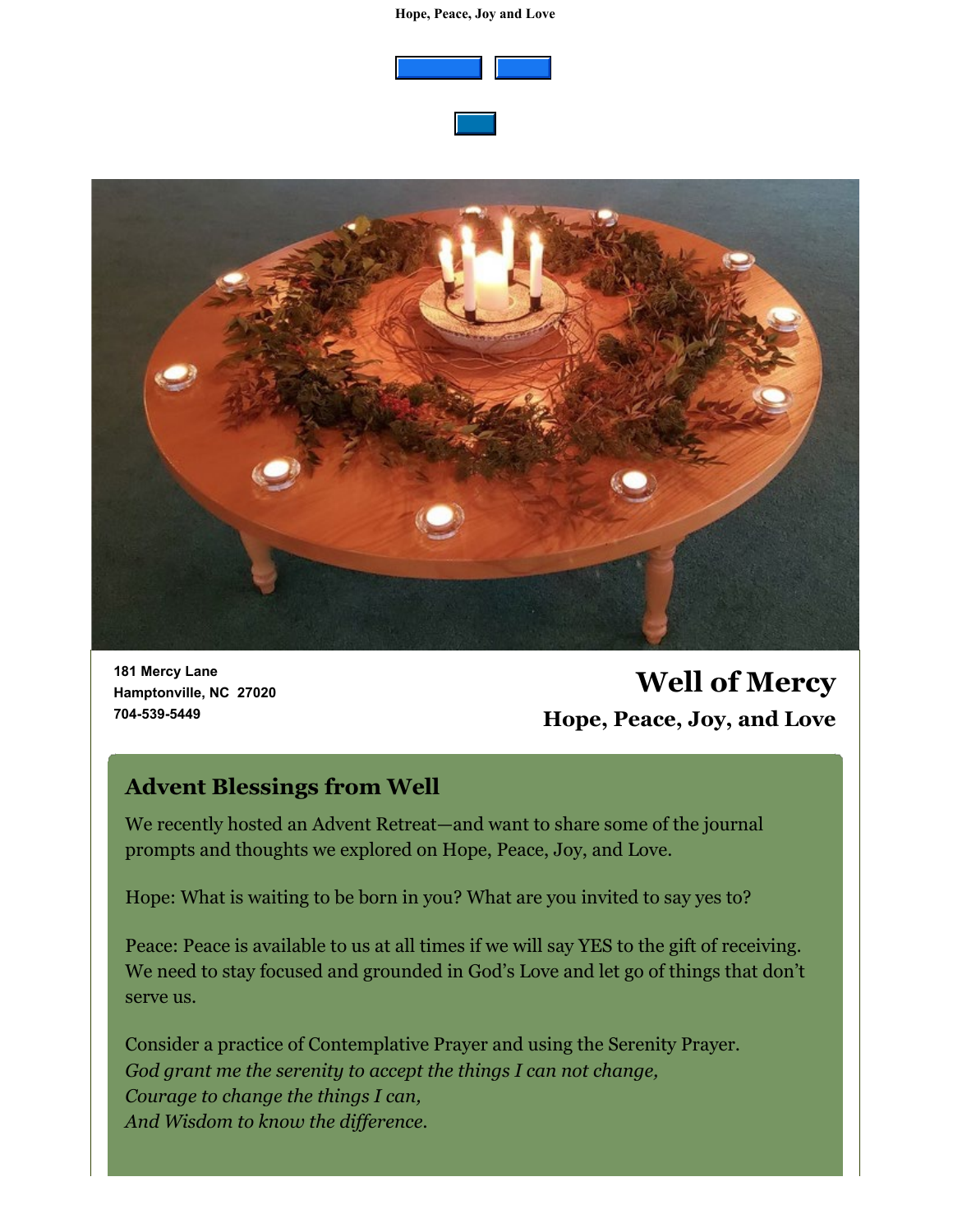Joy: What has brought you Joy over the course of your life? Think back to your childhood, the things you do when you go on vacation and the things you do for others that bring you joy. It's hard to keep joy from ourselves when we are sharing love with others. What can you do to sneak more sparks of Joy into your life right now?

Love: Since we are called to love our neighbors as ourselves, learning to love ourselves is part of God's greater plan and our wellbeing. Practice loving yourself using 1 Corinthians 13 as a guide:

- I am patient with myself.
- I respond to myself with kindness.
- I don't compare myself to others.
- I don't make others look bad to make myself feel good.
- I learn from my mistakes and allow myself grace if I misstep.
- I am mindful of what others enjoy as well as myself.
- I don't play negative tapes of self-loathing.
- I forgive myself and don't continue to relive the past.
- I treat myself fairly and speak my truth in love.
- I will survive with God's love and provisions.
- I am trusting in God's care and protection.
- I will love myself through all things.
- I will accept myself as one of God's precious children and open my heart to receive the love God shares through all creatures.

We wish you a blessed Advent season filled with Hope, Peace, Joy, and Love.

Sandra O'Brien Executive Director

#### **Upcoming Retreats And Workshops**

### **[Reflections & Intentions: Vision for the New Year](https://wellofmercy.networkforgood.com/events/36484-reflections-and-intentions-vision-for-the-new-year)**

In the beautiful setting of Well of Mercy, you are invited to reflect and vision seeking clarity for what you want to create for your life in the months and the year ahead.

January 11-13, 2022

**\$280** Includes meals and retreat materials

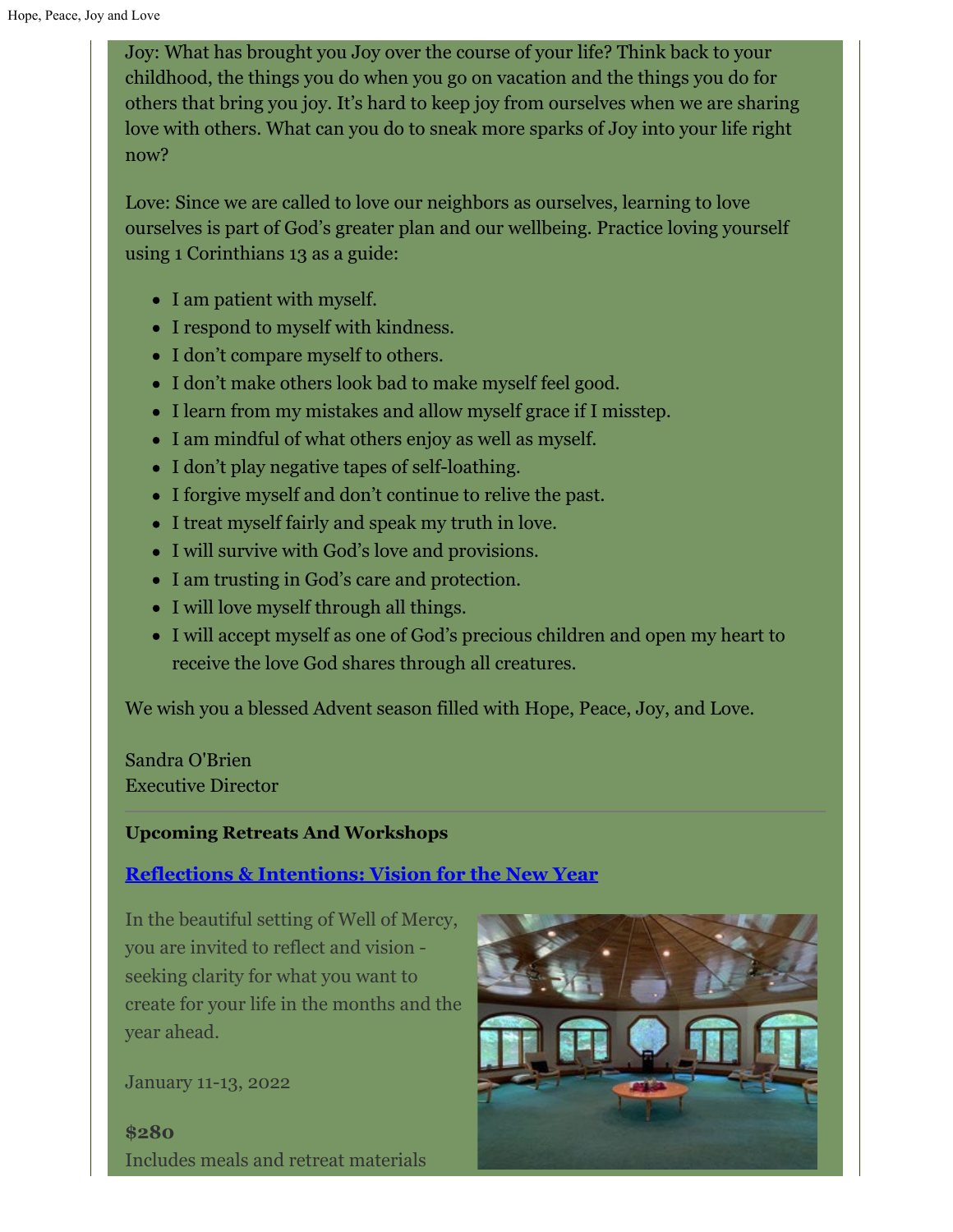#### 7 spaces remaining

## **[Your Launching Pad for 2022: An Online Contemplative and](https://wellofmercy.networkforgood.com/events/37355-your-launching-pad-for-2022-an-online-contemplative-and-creative-workshop) Creative [SoulCollage® Workshop](https://wellofmercy.networkforgood.com/events/37355-your-launching-pad-for-2022-an-online-contemplative-and-creative-workshop)**

We invite you to consider your spiritual foundation during this virtual SoulCollage® workshop as we launch into 2022.

Led by Becky Hambrick, M.Ed, Spiritual Director and SoulCollage® Facilitator.

#### **\$60**

January 16 (virtual) Limited to 10 attendees

#### **[Soaking in the Sweetness: Directed Silent Immersion](https://wellofmercy.networkforgood.com/events/37112-soaking-in-the-sweetness)**

Discover the peace and serenity that come from silence—in the beautiful setting of the Sisters House at Well of Mercy.

January 21- January 23, 2022 2 Night Retreat

**\$380** Includes meals and retreat materials 4 spaces remaining





## See Full 2022 Calendar for ALL Retreats & Workshops [Check Calendar Often for Updates](https://wellofmercy.networkforgood.com/events/25374-well-of-mercy-2022-circles-retreats-workshops)

#### **Allegiance to Earth: Reusable Gift Bags**

This season please help preserve our planet and consider using reusable gift bags instead of plastic wrapping. You may also consider saving and reusing gift boxes & bows if you do choose to wrap your gifts.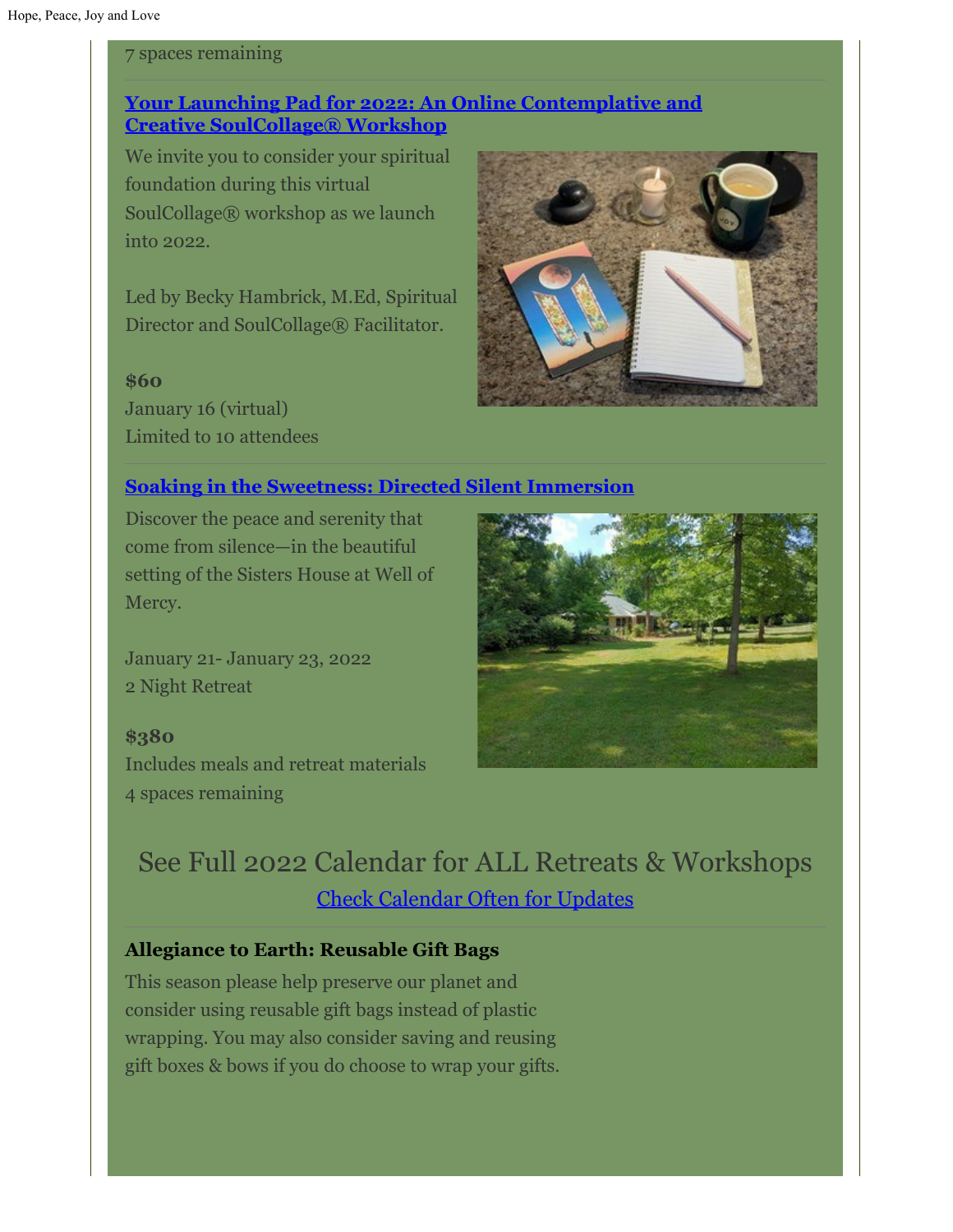

#### **Connecting to Our Roots**

The Sisters of Mercy believe that women's education, health and spirituality need special attention. They continue this mission in schools, colleges, health care institutions and spirituality centers. The Sisters advocate for equal pay, for services for domestic violence victims, and for the rights of girls and women in especially repressive societies.

Well of Mercy helps women (and men)



restore spiritually. If you know of someone who needs time to get away, retreat, and spend a little time recalibrating, please let them know about Well of Mercy. Especially remember those who are teachers, healthcare providers, pastors and counselors - who need time to recharge in 2022.

#### **Staff Spotlight**

Meet Sandra O'Brien, our Executive Director.

Sandra has been coming to Well of Mercy for fifteen years. Her favorite place on the property is the Sacred Circle. If you haven't found this spot on our grounds, we invite you to spend time there on your next visit and let us know what your favorite spot on the property is.